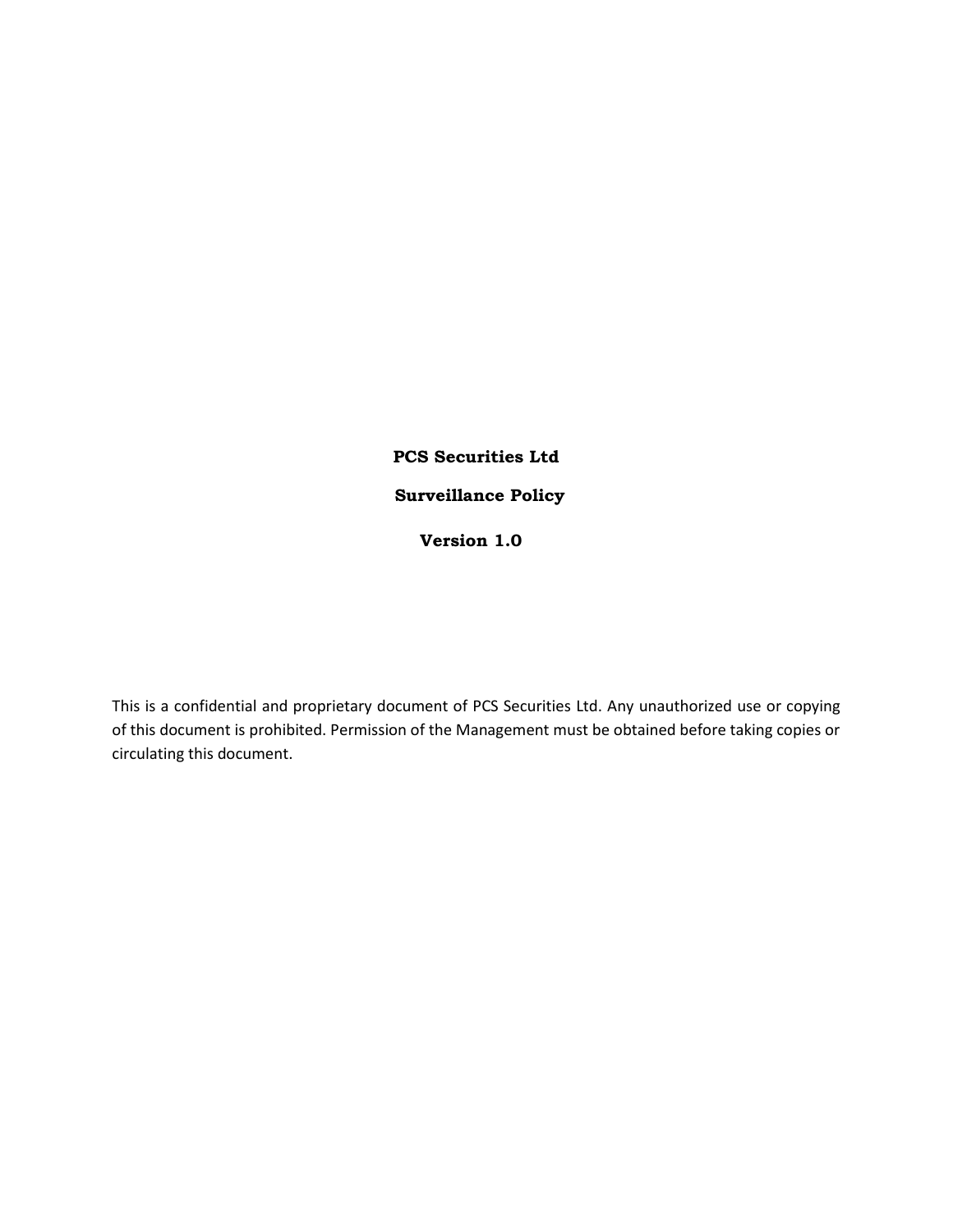The Broker can suspend/close the client account and also withhold the payouts of client if there is any judicial or/and regulatory order/action requiring suspension/closure of client's account. The Stock Broker can also suspend/close the client account if the Stock Broker observes any abnormal or suspicious activity in the client account through its monitoring and surveillance of the client account. The Stock Broker may also temporarily suspend/close the client account if there is no activity in the client account for a period, as deemed fit by the Stock Broker from time to time. The client's account can also be put under temporary suspension/closure if the client has not cleared the uncovered debit in its account or if the client has not submitted Know Your Client (KYC) details sought by the Stock Broker to fulfill its own surveillance or exchange related requirements. In the event of information/reports reaching the Stock Broker of the client's death, the account can also be put under temporary suspension/closure. The Stock Broker can also put the client's account under temporary suspension/closure if the client has failed to provide or update its communication details like correspondence address, Mobile number, landline numbers or E-mail ID. The client may also request the Stock Broker to temporarily suspend/close his account, Stock Broker may do so subject to client accepting / adhering to conditions imposed by Stock Broker including but not limited to settlement of account and / or other obligation.

In order to analyze the trading activity of the Clients /group of clients or scrip /contracts identified basis on alert as mentioned as **Table A**.

a. PCS seek explanation from such identified clients for entering into such transactions

b. PCS seek documentary evidence such as bank statement /demat transaction statement or any other documents i.e IT returns to itself.

c. After analyzing the documentary evidences, including the bank /demat statement, PCS shall record its observation for such identified transaction or Clients. In case adverse observation are recorded. PCS shall report all such instances to the respective Exchange within 45 days of the alert generation. PCS may seek extension of the time period from exchange, wherever required.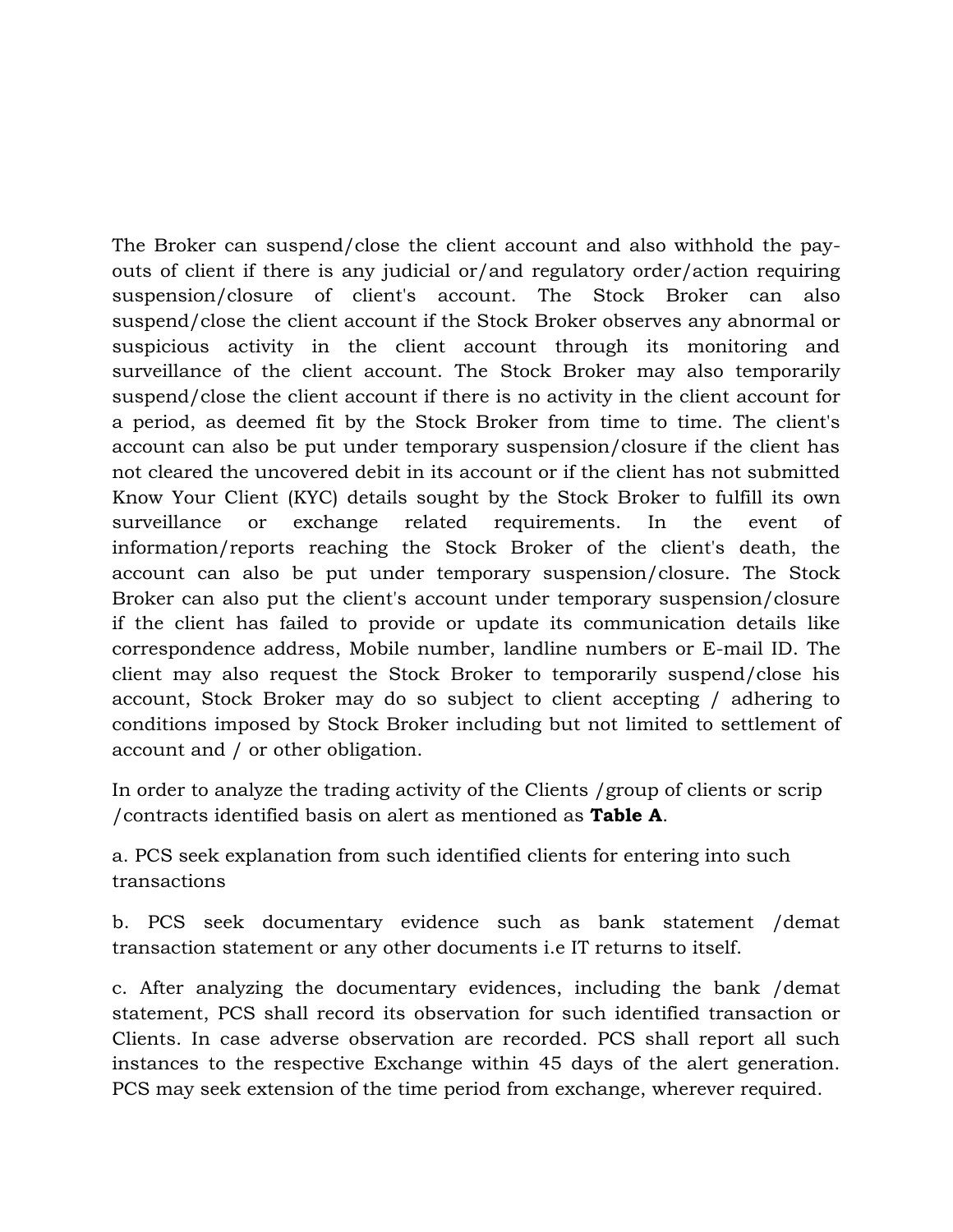## Table A

Transactional alerts to be provided by the Exchange:

Monitoring and reporting order/trade Surveillance:

Order/Trade Surveillance shall be managed independently by RMS team. To ascertain suspicious transactions in form of intraday volume status, Inter Client Trades, Trade Executed at exceptionally higher or lower rates or trade executed in illiquid contracts, RMS software is being used other than alert services provided by Stock Exchanges.

## Analysis to find unfair trades:

Our surveillance mechanism continuously keeps watch on order / trade execution.

## Process of disposal:

In case of generation of alert, RMS investigates it further by verification of trade with customer and/ or Trader or by any other mean it deem fit. In case, if RMS finds any suspicious transaction, the same is reported to the Principal Officer or Compliance Officer. Principal Officer or Compliance Officer also investigates